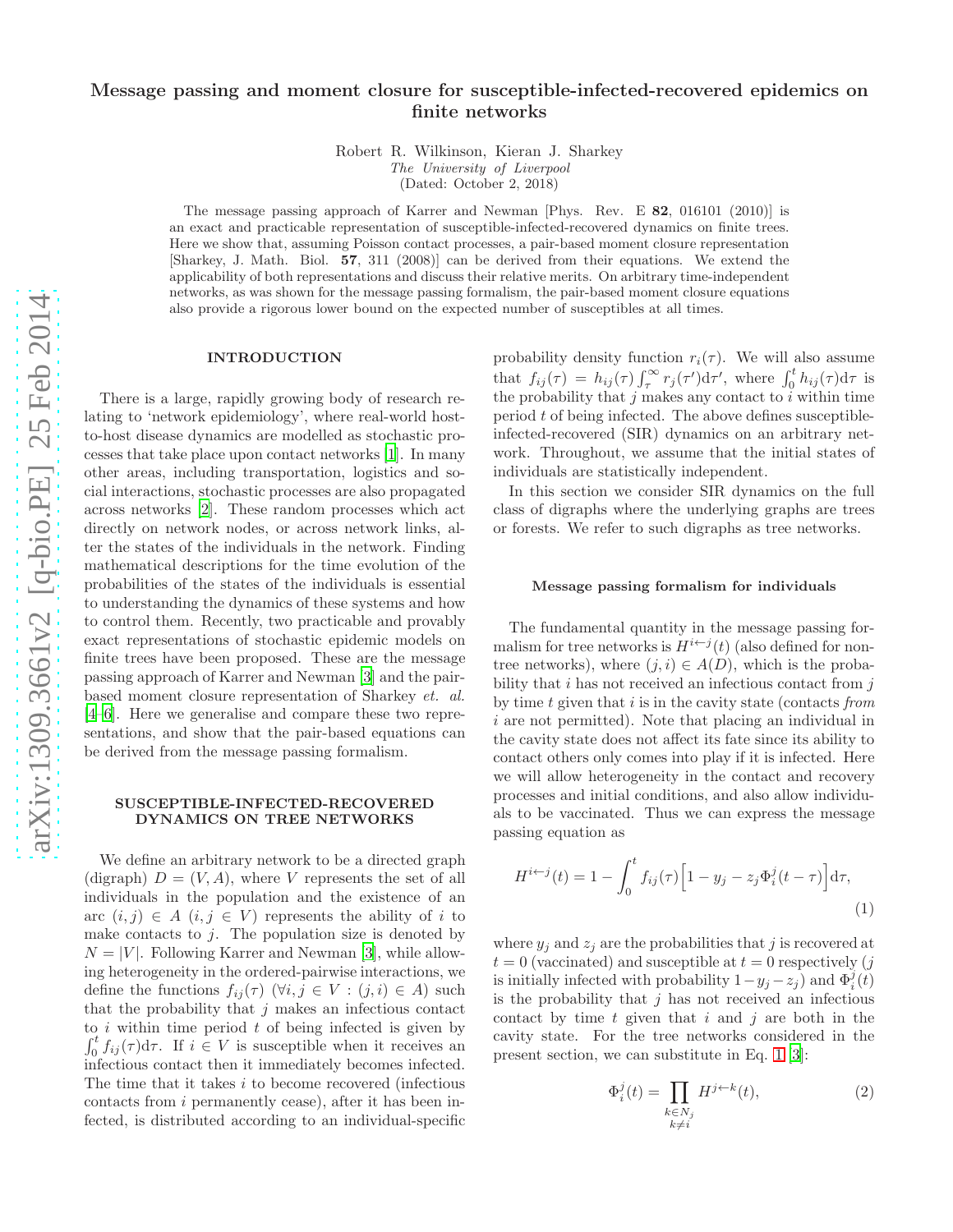where  $(j, i) \in A(D)$  and  $N_j$  is the set of individuals (neighbours) from which there are arcs towards  $j$ . If  $\nexists k : k \in N_i, k \neq i$ , then we define the right-hand side of Eq. 2 to be equal to 1. Here,  $\Phi_i^j(t)$  can be expressed as a product of probabilities of independent events because of the simple structure of tree networks, i.e. there is no more than one simple directed path from any individual to any other, and no cycles. This is discussed in more detail in the subsequent section on non-tree networks.

Equation [1](#page-0-0) can now in principle be solved (at every point in time) for every  $i, j \in V : j \in N_i$  via the associated system of integral equations, as discussed in [\[3](#page-6-2)] (the number of these equations is equal to  $|A(D)|$ ). It is then straightforward to obtain the time evolution of the probability of an individual being in a particular state [\[3\]](#page-6-2):

<span id="page-1-0"></span>
$$
\langle S_i \rangle = z_i \prod_{j \in N_i} H^{i \leftarrow j}(t),
$$
  
\n
$$
\langle R_i \rangle = y_i + \int_0^t r_i(\tau) \Big[ 1 - y_i - \langle S_i \rangle_{t-\tau} \Big] d\tau,
$$
  
\n
$$
\langle I_i \rangle = 1 - \langle S_i \rangle - \langle R_i \rangle,
$$
\n(3)

where  $\langle A_i \rangle$  and  $\langle A_i \rangle_{t-\tau}$  are the probabilities that *i* is in state  $A \in \{S, I, R\}$  (susceptible, infected or recovered) at time t and at time  $t - \tau$  respectively. Note that the expected number of individuals in state  $A$  at time  $t$  is given by  $\sum_{i\in V} \langle A_i \rangle$ .

By setting  $z_i, y_i \in \{0, 1\}$   $\forall i \in V$ , we can consider any pure initial system state (note that we assume initially infected individuals 'become' infected at  $t = 0$ ). In this case, we could eliminate  $y_i$  from our equations by removing from the network those individuals that are vaccinated. However, we can also consider mixed (probabilistic) initial system states, as long as the states of individuals are initially independent. For instance, we might consider the case where every individual is independently vaccinated with probability y.

We obtain the specific form in the Karrer and Newman article by setting  $f_{ij} = f, r_i = r, z_i = z, y_i = 0$  $\forall i, j \in V : j \in N_i$ . In this case, the solution represents a measure of an 'average epidemic' but we note that the initial distribution for the total number of infecteds is binomial and includes the possibility of no initial infecteds. Typically, we are more interested in the expected outcome when a single initial infected individual is seeded uniformly at random in the population (see for example [\[7\]](#page-6-5)). We identify two methods for computing this (appendix A).

#### Message passing formalism for pairs

To start to link the message passing method with the pair-based models [\[4](#page-6-3)[–6](#page-6-4)], we express some relevant probabilities for connected pairs in tree networks. The

probability  $\langle S_iS_j \rangle$  that neighbouring individuals i and j  $((i, j) \in A \text{ or } (j, i) \in A)$  are susceptible at time t is given by

<span id="page-1-1"></span>
$$
\langle S_i S_j \rangle = z_i z_j \Phi_j^i(t) \Phi_i^j(t), \tag{4}
$$

which follows from the fact that this pair state can only be destroyed by the infection of  $i$ , not via  $j$ , or the infection of  $j$ , not via  $i$ .

The probability  $\langle S_i I_i \rangle$  that i is susceptible and j is infectious at time  $t$  (in a tree network) is more difficult to formulate (here there is an arc from  $j$  to  $i$ ). Firstly, we place both  $i$  and  $j$  in the cavity state, with the exception that we allow infectious contacts from  $j$  to  $i$ . Now, we know that for this pair state to occur we need  $i$  to be susceptible at  $t = 0$  and for it not to receive an infectious contact from any of its neighbours (ignoring  $j$  for the moment) by time t; the probability of this is  $z_i \Phi_j^i(t)$ . Secondly, we multiply this quantity by the probability  $P_{ij}(t)$  of the independent event that j is initially susceptible and receives an infectious contact from a neighbour other than i (or is infected at  $t = 0$ ) and then remains infectious, without making an infectious contact to  $i$ , until time  $t$ . Thus:

$$
\langle S_i I_j \rangle = z_i \Phi_j^i(t) P_{ij}(t). \tag{5}
$$

However,  $1 - P_{ij}(t)$  can be computed as a sum of probabilities of mutually exclusive events, i.e.  $j$  is initially recovered or vaccinated (with probability  $y_i$ ), or j is initially susceptible and does not receive an infectious contact (with probability  $z_j \Phi_i^j(t)$ ), or j does receive an infectious contact (or is initially infected) but then also makes an infectious contact to i or recovers without making such a contact, by time  $t$ . Therefore, we now have:

<span id="page-1-2"></span>
$$
\langle S_i I_j \rangle = z_i \Phi_j^i(t) \left[ 1 - y_j - z_j \Phi_i^j(t) - \int_0^t \left( f_{ij}(\tau) + g_{ij}(\tau) \right) \times \left( 1 - y_j - z_j \Phi_i^j(t - \tau) \right) d\tau \right], \tag{6}
$$

where  $g_{ij}(\tau) = r_j(\tau) \int_{\tau}^{\infty} h_{ij}(\tau') d\tau'$  is defined such that  $\int_0^t g_{ij}(\tau) d\tau$  is the probability that j recovers from the infection within time period  $t$  of being infected, without contacting i during this period.

### Equations for Poisson contact processes

For the remainder of this section, we consider a special case of the message passing formalism where the contact processes are Poisson, i.e.  $f_{ij}(\tau)$  =  $T_{ij}e^{-T_{ij}\tau}\int_{\tau}^{\infty}r_j(\tau')d\tau'$  where  $T_{ij}$  is the rate at which j, when it is infected, makes infectious contacts to  $i$ . In this case, it can be shown (see appendix B) that a deterministic time series for  $\langle A_i \rangle$ ,  $\forall A \in \{S, I, R\}$ ,  $\forall i \in V$ ,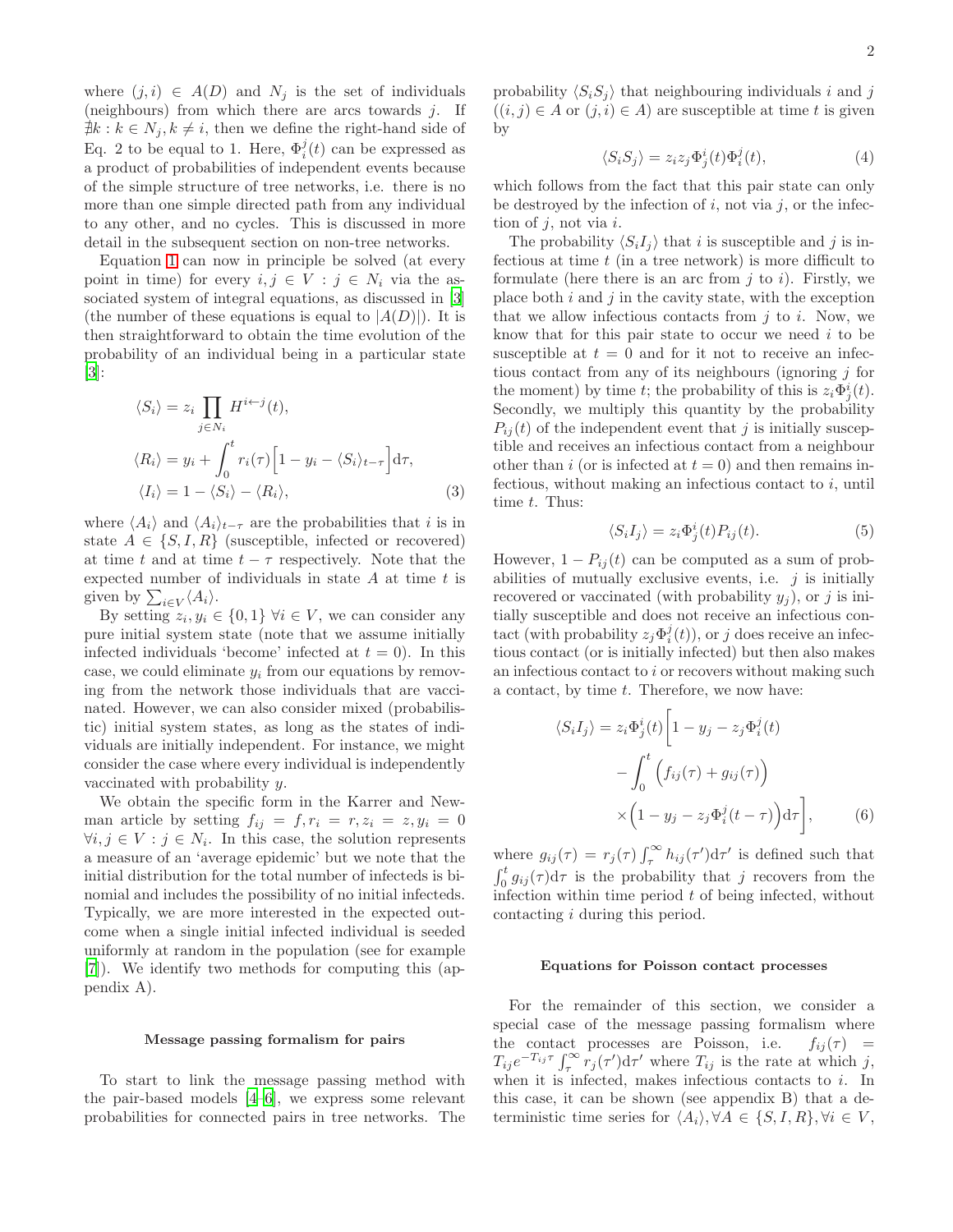can in principle be obtained by integrating the following integro-differential equations, with  $H^{i \leftarrow j}(0) = 1$  $(\forall i, j \in V : j \in N_i)$ :

<span id="page-2-0"></span>
$$
H^{i\leftarrow j}(t) = -T_{ij} \left[ H^{i\leftarrow j}(t) - y_j - z_j \Phi_i^j(t) - \int_0^t r_j(\tau) e^{-T_{ij}\tau} \left( 1 - y_j - z_j \Phi_i^j(t - \tau) \right) d\tau \right],
$$
\n(7)

and then making use of Eq. [3.](#page-1-0)

The above message passing system (Eqs. [3](#page-1-0) and [7\)](#page-2-0), in conjunction with Eqs. [4](#page-1-1) and [6](#page-1-2) for the states of connected pairs, implies the following pair-based system of integrodifferential equations (see appendix B):

<span id="page-2-1"></span>
$$
\langle \dot{S}_i \rangle = -\sum_{j \in N_i} T_{ij} \langle S_i I_j \rangle, \qquad \langle \dot{I}_i \rangle = \sum_{j \in N_i} T_{ij} \langle S_i I_j \rangle - \int_0^t \sum_{j \in N_i} T_{ij} \langle S_i I_j \rangle_{t-\tau} r_i(\tau) d\tau - (1 - y_i - z_i) r_i(t),
$$
  
\n
$$
\langle S_i I_j \rangle = \sum_{\substack{k \in N_j \\ k \neq i}} T_{jk} \frac{\langle S_i S_j \rangle \langle S_j I_k \rangle}{\langle S_j \rangle} - \sum_{\substack{k \in N_i \\ k \neq j}} T_{ik} \frac{\langle S_i I_k \rangle \langle S_i I_j \rangle}{\langle S_i \rangle} - T_{ij} \langle S_i I_j \rangle
$$
  
\n
$$
- \int_0^t \sum_{\substack{k \in N_j \\ k \neq i}} T_{jk} \frac{\langle S_i S_j \rangle_{t-\tau} \langle S_j I_k \rangle_{t-\tau}}{\langle S_j \rangle_{t-\tau}} r_j(\tau) e^{-T_{ij}\tau} \frac{\Phi_j^i(t)}{\Phi_j^i(t-\tau)} d\tau - z_i (1 - y_j - z_j) r_j(t) e^{-T_{ij}t} \Phi_j^i(t),
$$
  
\n
$$
\langle S_i S_j \rangle = - \sum_{\substack{k \in N_i \\ k \neq j}} T_{ik} \frac{\langle S_i I_k \rangle \langle S_i S_j \rangle}{\langle S_i \rangle} - \sum_{\substack{k \in N_j \\ k \neq i}} T_{jk} \frac{\langle S_i S_j \rangle \langle S_j I_k \rangle}{\langle S_j \rangle}, \qquad \Phi_j^i(t) = - \sum_{\substack{k \in N_i \\ k \neq j}} T_{ik} \frac{\langle S_i I_k \rangle}{\langle S_i \rangle} \Phi_j^i(t), \qquad (8)
$$

Г

and  $\langle R_i \rangle = 1 - \langle S_i \rangle - \langle I_i \rangle$ . Note that  $\Phi_j^i(t)$  can be expressed as

$$
\Phi_j^i(t) = \exp\left(-\int_0^t \sum_{\substack{k \in N_i \\ k \neq j}} T_{ik} \frac{\langle S_i I_k \rangle_{t'}}{\langle S_i \rangle_{t'}} dt'\right),\qquad(9)
$$

and  $\langle S_i S_j \rangle$  can be expressed in terms of  $\Phi_j^i(t)$  (Eq. [4\)](#page-1-1). We recognise Eq. [8](#page-2-1) as a generalisation (to arbitrary recovery processes) of the pair-based moment closure equations [\[6\]](#page-6-4) which assume the following approximation for the probability of the state of a connected triple:  $\langle A_i B_j C_k \rangle = \langle A_i B_j \rangle \langle B_j C_k \rangle / \langle B_j \rangle$  where  $\langle B_j \rangle \neq 0$ . In the case of SIR dynamics on tree networks we know that this approximation is exact when  $B = S$  (susceptible), as in Eq.  $8 \times 6, 8$  $8 \times 6, 8$ . It is clear that the number of equations will be of the order of the number of directed links in the network, i.e.  $|A(D)|$ .

These systems are exact for any tree network. More specifically, they are exact for any digraph where there is no more than one simple directed path from any individual to any other individual, and no cycles. The reason for this will be made clear in the later section on nontree networks. Indeed, for some non-tree networks the equations are still exact or may become exact for certain initial conditions, as discussed by Sharkey et al. [\[6\]](#page-6-4) in relation to the pair-based representation for Markovian SIR dynamics.

The message passing system (Eqs. [3](#page-1-0) and [7\)](#page-2-0) and the pair-based system [\(8\)](#page-2-1) are equivalent in the sense that they produce the same time series for the probabilities of the states of individuals. Here, we shall consider both systems for exponential and fixed recovery processes.

#### Exponential infectious periods

For exponential recovery we have  $r_i(\tau) = \gamma_i e^{-\gamma_i \tau}$ where  $\gamma_i$  is an individual-specific constant. Substituting this into Eq. [7,](#page-2-0) we obtain a system of ordinary differential equations (ODEs) which are straightforward to integrate numerically:

<span id="page-2-2"></span>
$$
H^{i \leftarrow j}(t) = \gamma_j \left[ 1 - H^{i \leftarrow j}(t) \right] -T_{ij} \left[ H^{i \leftarrow j}(t) - y_j - z_j \Phi_i^j(t) \right].
$$
 (10)

The time evolution of the probability of an individual being in a particular state is then obtained via Eq. [3](#page-1-0) with the exception that we can now conveniently obtain the probability of an individual being recovered via the differential equation:

$$
\langle \dot{R_i} \rangle = \gamma_i \langle I_i \rangle. \tag{11}
$$

After computing the time derivatives of the probabilities of an individual being in each of the possible states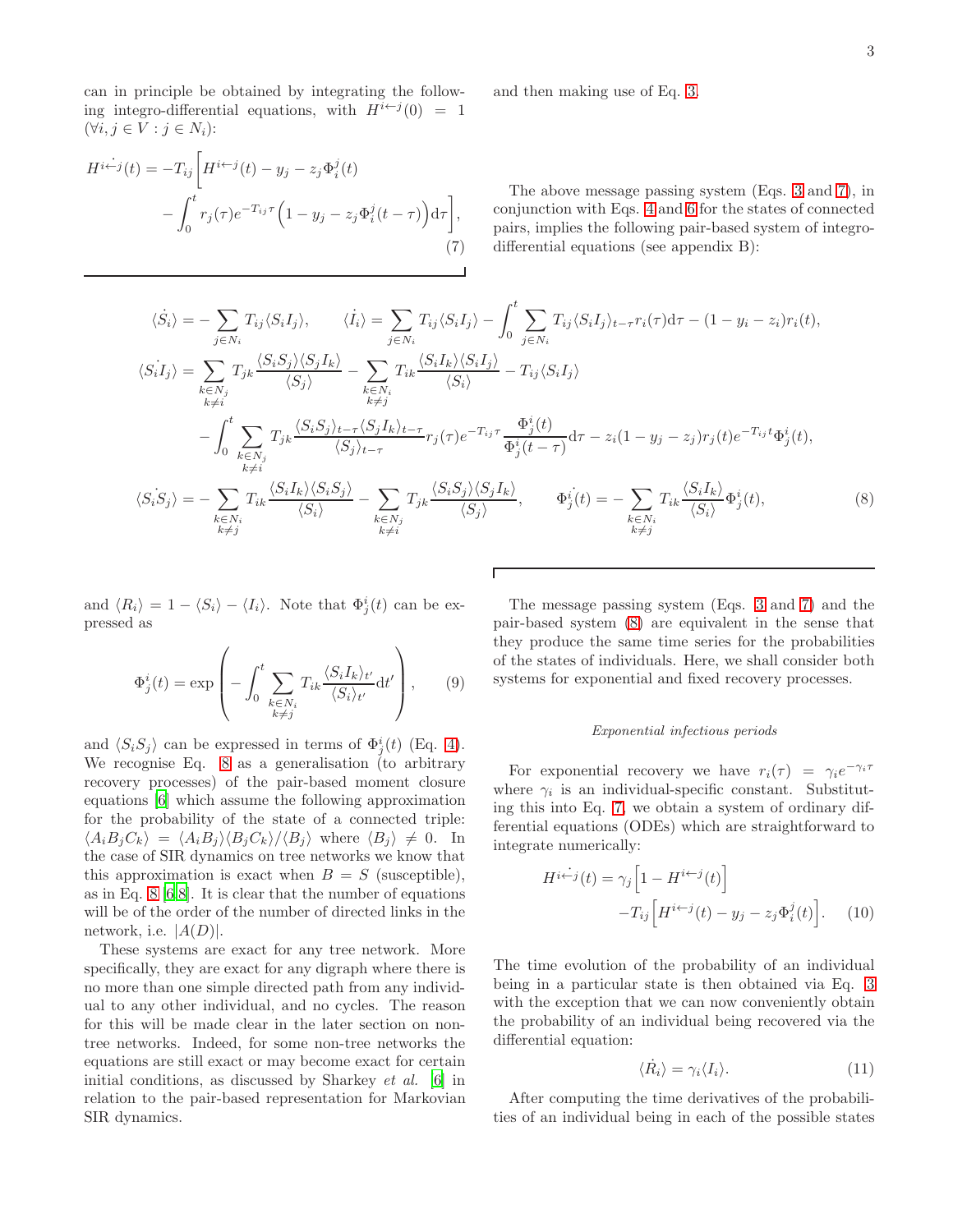(using Eqs. [3](#page-1-0) and [10\)](#page-2-2), and expressing the results in terms of individuals and pairs (Eqs. [3](#page-1-0) to [6\)](#page-1-2), the pairbased moment closure system of Sharkey et al. [\[6](#page-6-4)] can be derived. Alternatively, it can be derived from the more general pair-based system [\(8\)](#page-2-1) via the substitution  $r_i(\tau) = \gamma_i e^{-\gamma_i \tau}$  and making use of Eqs. [3](#page-1-0) to [6.](#page-1-2)

#### Fixed infectious periods

For fixed infectious periods (or fixed time to recovery) we have  $r_i(\tau) = \delta(\tau - \omega_i)$  where  $\delta(\tau)$  is the Dirac  $\delta$ function and  $\omega_i$  is the time it takes i to recover once it has been infected. Substituting this into Eq. [7,](#page-2-0) we obtain a system of delay differential equations (DDEs) which are straightforward to integrate numerically:

<span id="page-3-1"></span>
$$
H^{i \leftarrow j}(t) = -T_{ij} \left[ H^{i \leftarrow j}(t) - y_j - z_j \Phi_i^j(t) -\theta(t - \omega_j) e^{-T_{ij}\omega_j} \left( 1 - y_j - z_j \Phi_i^j(t - \omega_j) \right) \right],
$$
\n(12)

where  $\theta(t)$  is the Heaviside step function. For the individuals we have:

<span id="page-3-2"></span>
$$
\langle S_i \rangle = z_i \prod_{j \in N_i} H^{i \leftarrow j}(t),
$$
  
\n
$$
\langle R_i \rangle = y_i + \theta(t - \omega_i) \Big[ 1 - y_i - \langle S_i \rangle_{t - \omega_i} \Big],
$$
  
\n
$$
\langle I_i \rangle = 1 - \langle S_i \rangle - \langle R_i \rangle.
$$
\n(13)

Similarly, a DDE version of system [8](#page-2-1) can also be derived. Fig [1](#page-3-0) matches the output from Eqs. [12](#page-3-1) and [13](#page-3-2) to stochastic simulation for a tree network of 10 individuals, illustrating exactness.

### SIR DYNAMICS ON NON-TREE NETWORKS

Karrer and Newman [\[3](#page-6-2)] proved that their message passing formalism, when applied to non-tree networks, provides a rigorous lower bound on  $\langle S_i \rangle$   $\forall i \in V$ . Here we repeat their analysis in order to confirm that this bound is still obtained in our slightly more general setting, and to show that the pair-based system [\(8\)](#page-2-1) consequently provides the same bound on  $\langle S_i \rangle \ \forall i \in V$ .

Following Karrer and Newman, we represent SIR dynamics on an arbitrary digraph  $D = (V, A)$  by randomly weighting and removing the arcs as follows: 1) assign an infectious period  $\tau_i$  to every individual  $i \in V$ , sampling from  $r_i$ . 2) weight every arc  $(j, i) \in A$  with a contact time  $\omega_{ij}$ , sampling from contact functions  $h_{ij}$ . 3) for every arc  $(j, i) \in A$ , if its weighting  $\omega_{ij} > \tau_j$  then completely remove it from the digraph. 4) for every individual  $i \in V$ , with probability  $y_i$ , completely remove every arc emanating from i.



<span id="page-3-0"></span>FIG. 1. Here we investigate SIR dynamics (Poisson contact, fixed recovery) on an undirected tree network of 10 individuals. We set the infectious period to unity for all individuals and  $T_{ij} = 1 \ \forall i, j \in V : j \in N_i$ . Two non-adjacent indexindividuals were selected to be initial infecteds, while each non-index individual was vaccinated with probability 1/10 and susceptible otherwise (at  $t = 0$ ). The line represents the output from our representation (Eqs. [12](#page-3-1) and [13\)](#page-3-2) while the crosses indicate corresponding numerical results from 10,000 full stochastic simulations.

The resulting weighted digraph is denoted  $D'$ .  $n_{iB}(D')$ , where  $B \subseteq N_i$ , denotes the set of individuals from which i can be reached by a simple directed path of total weighting less than t, such that a member of  $B$  is the penultimate individual, given that  $i$  is in the cavity state (all arcs emanating from i are removed).

Let  $i \leftarrow B$ , where  $B \subseteq N_i$ , denote the event that i (in the cavity state) does not receive any infectious contacts from any of the members of  $B$  by time  $t$ . Let  $|N_i| = M$  and let us label each of these neighbours as  $N_i^{(1)}, N_i^{(2)}, \ldots, N_i^{(m)}, \ldots, N_i^{(M)}$  where the ordering is arbitrary. We can now express  $\langle S_i \rangle$  as a product of conditional probabilities:

<span id="page-3-4"></span>
$$
\langle S_i \rangle = z_i P(i \leftarrow \cup_{p=1}^{M} N_i^{(p)})
$$
  
=  $z_i P(i \leftarrow N_i^{(1)})$   
 $\times P(i \leftarrow N_i^{(2)} | i \leftarrow N_i^{(1)})$   
 $\times \dots \times P(i \leftarrow N_i^{(m)} | i \leftarrow \cup_{p=1}^{m-1} N_i^{(p)})$   
 $\times \dots \times P(i \leftarrow N_i^{(M)} | i \leftarrow \cup_{p=1}^{M-1} N_i^{(p)})$ . (14)

The particular way in which  $D'$  is constructed means that, for any  $j \in N_i$ , we have:

<span id="page-3-3"></span>
$$
P(i \leftarrow j) = \mathbb{E}\left[\prod_{k \in n_{ij}} \frac{z_k}{1 - y_k}\right],\tag{15}
$$

where the expectation operator is here applied to a function of the random weighted digraph of which  $D'$  is a sin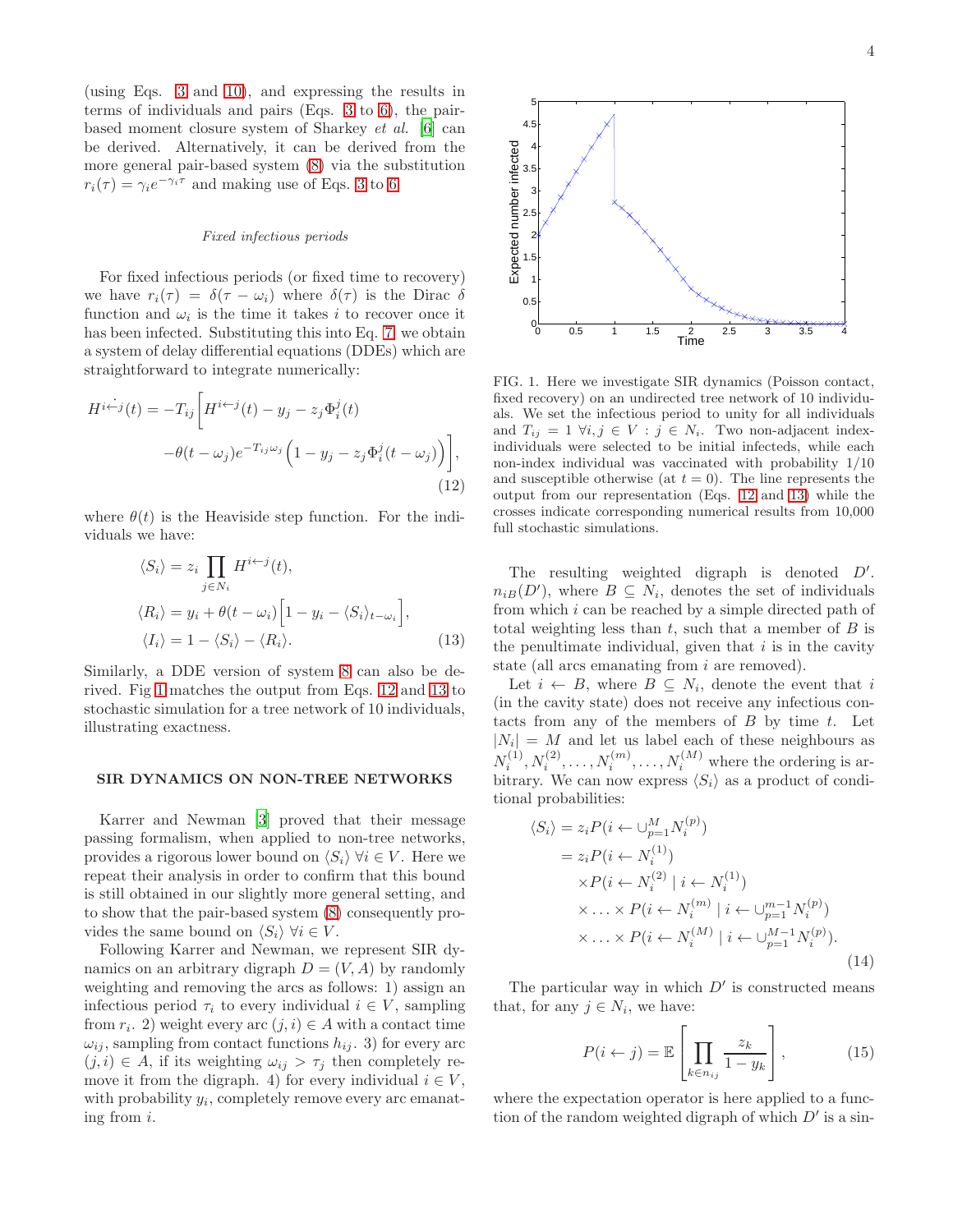gle realisation, and the product is assumed to be equal to 1 when  $n_{ij} = \emptyset$ . Equation [15](#page-3-3) follows from the fact that all members of  $n_{ij}(D')$  must be initially susceptible if  $D'$  is to represent the event that i (in the cavity state) does not receive an infectious contact from  $j$  by time t.  $z_k/(1-y_k)$  is the probability that k is initially susceptible given that it is not vaccinated (we excluded the possibility of a member of  $n_{ij}(D')$  being vaccinated in step 4 of the construction of  $D'$ ). Similarly, for any  $B \subset N_i : j \notin B$ , we can write:

$$
P(i \leftarrow j \mid i \leftarrow B) = \mathbb{E}\left[\prod_{k \in n_{ij} \setminus n_{iB}} \frac{z_k}{1 - y_k}\right].
$$
 (16)

Now, since  $n_{ij} \setminus n_{iB} \subseteq n_{ij}$ , with set equality occurring for tree networks, we have:

<span id="page-4-0"></span>
$$
P(i \leftarrow j) \le P(i \leftarrow j \mid i \leftarrow B), \tag{17}
$$

with equality occurring for tree networks. In fact,  $n_{ij}(D')$ and  $n_{iB}(D')$  are necessarily disjoint sets if there is no more than one simple directed path from any individual to any other individual in D.

Inequality [17](#page-4-0) implies that the conditioning in each term of the product in Eq. [14](#page-3-4) can only serve to increase the total probability. Therefore

$$
\langle S_i \rangle \ge z_i \prod_{j \in N_i} P(i \leftarrow j) = z_i \prod_{j \in N_i} H^{i \leftarrow j}(t). \tag{18}
$$

Inequality [17](#page-4-0) also implies that

<span id="page-4-1"></span>
$$
\Phi_i^j(t) \ge \prod_{\substack{k \in N_j \\ k \ne i}} P(j \leftarrow k \mid i \text{ in cavity}), \quad (19)
$$

where we have ignored  $P(j \leftarrow i | i \text{ in cavity})$  since it is necessarily equal to 1  $(\Phi_i^j(t))$  is the probability that j has not received an infectious contact by time  $t$  given that  $i$ and j are both in the cavity state, where  $(j, i) \in A(D)$ . see Eq. [1\)](#page-0-0). Now, taking  $i$  out of the cavity state, we only increase (or leave the same) the probability of infectious contact across any arc (replacing the arcs emanating from i cannot result in  $n_{ik}$  losing any of its members), and so

<span id="page-4-2"></span>
$$
\prod_{\substack{k \in N_j \\ k \neq i}} P(j \leftarrow k \mid i \text{ in cavity}) \ge \prod_{\substack{k \in N_j \\ k \neq i}} H^{j \leftarrow k}(t), \qquad (20)
$$

with equality occurring for tree networks. Notice that this, in conjunction with equality in [17](#page-4-0) and [19,](#page-4-1) implies Eq. [2](#page-0-1) for tree networks. However, we also get equality in [20](#page-4-2) whenever there are no cycles in the digraph D. Therefore, sufficient requirements for the exactness of Eqs. [2](#page-0-1) to [8](#page-2-1) are that (1) there is no more than one simple directed path from any individual to any other individual in D

and (2) there are no cycles in D. Equations [1,](#page-0-0) [19](#page-4-1) and [20](#page-4-2) imply that

<span id="page-4-3"></span>
$$
H^{i \leftarrow j}(t) \ge 1 - \int_0^t f_{ij}(\tau) \left[ 1 - y_j - z_j \prod_{\substack{k \in N_j \\ k \ne i}} H^{j \leftarrow k}(t - \tau) \right] d\tau.
$$
\n(21)

Following Karrer and Newman [\[3](#page-6-2)], we define the function:

$$
F^{i \leftarrow j}(t) = 1 - \int_0^t f_{ij}(\tau) \left[ 1 - y_j - z_j \prod_{\substack{k \in N_j \\ k \neq i}} F^{j \leftarrow k}(t - \tau) \right] d\tau,
$$
\n(22)

and note that it corresponds to the way in which  $H^{i \leftarrow j}(t)$ can be expressed for tree networks (Eqs. [1](#page-0-0) and [2\)](#page-0-1). Now, using the iterative procedure which they suggest (see appendix C), it can be shown that  $H^{i \leftarrow j}(t) \geq F^{i \leftarrow j}(t)$  $(\forall i, j, t : j \in N_i)$ . This means that

$$
\langle S_i \rangle \ge z_i \prod_{j \in N_i} H^{i \leftarrow j}(t) \ge z_i \prod_{j \in N_i} F^{i \leftarrow j}(t). \tag{23}
$$

For Poisson contact processes, the (approximate) dynamics can be cast as systems of differential equations in both formalisms (all occurrences of  $H, S, I$  and  $R$ , in Eqs. [1](#page-0-0) to [8,](#page-2-1) are changed respectively to  $F, X, Y$  and Z - indicating inexactness). Since they are implied by the message passing formalism, the solution of the pairbased equations [\(8\)](#page-2-1) on non-tree networks, i.e. arbitrary digraphs, provides a rigorous lower bound on  $\langle S_i \rangle$  and approximations for  $\langle I_i \rangle, \langle R_i \rangle$   $\forall i \in V$ .

Figure 2 illustrates the application of the message passing approach to SIR dynamics with Poisson contact processes and fixed recovery processes on a non-tree network (we use Eqs. [2,](#page-0-1) [12](#page-3-1) and [13,](#page-3-2) changing all occurrences of  $H, S, I$  and  $R$ , to  $F, X, Y$  and  $Z$ , respectively).

## **CONCLUSIONS**

For Poisson contact processes, the message passing formalism can be cast as a system of integro-differential equations, which conveniently simplify to ODEs for exponential recovery processes and DDEs for fixed recovery processes. However, we note that for certain other biologically feasible sets of functions  $\{f_{ij}(\tau) : i, j \in V, j \in N_i\},\$ which do not correspond to Poisson contact processes, the message passing formalism may still allow the dynamics to be obtained via systems of ODEs or DDEs. See, for example, the 'top hat' function discussed in [\[3\]](#page-6-2). This is a clear advantage of the message passing formalism over the moment-closure formalism, the latter seeming to require the contact processes to be Poisson. In fact, for arbitrary contact and recovery processes, the message passing formalism is theoretically solvable as a system of integral equations.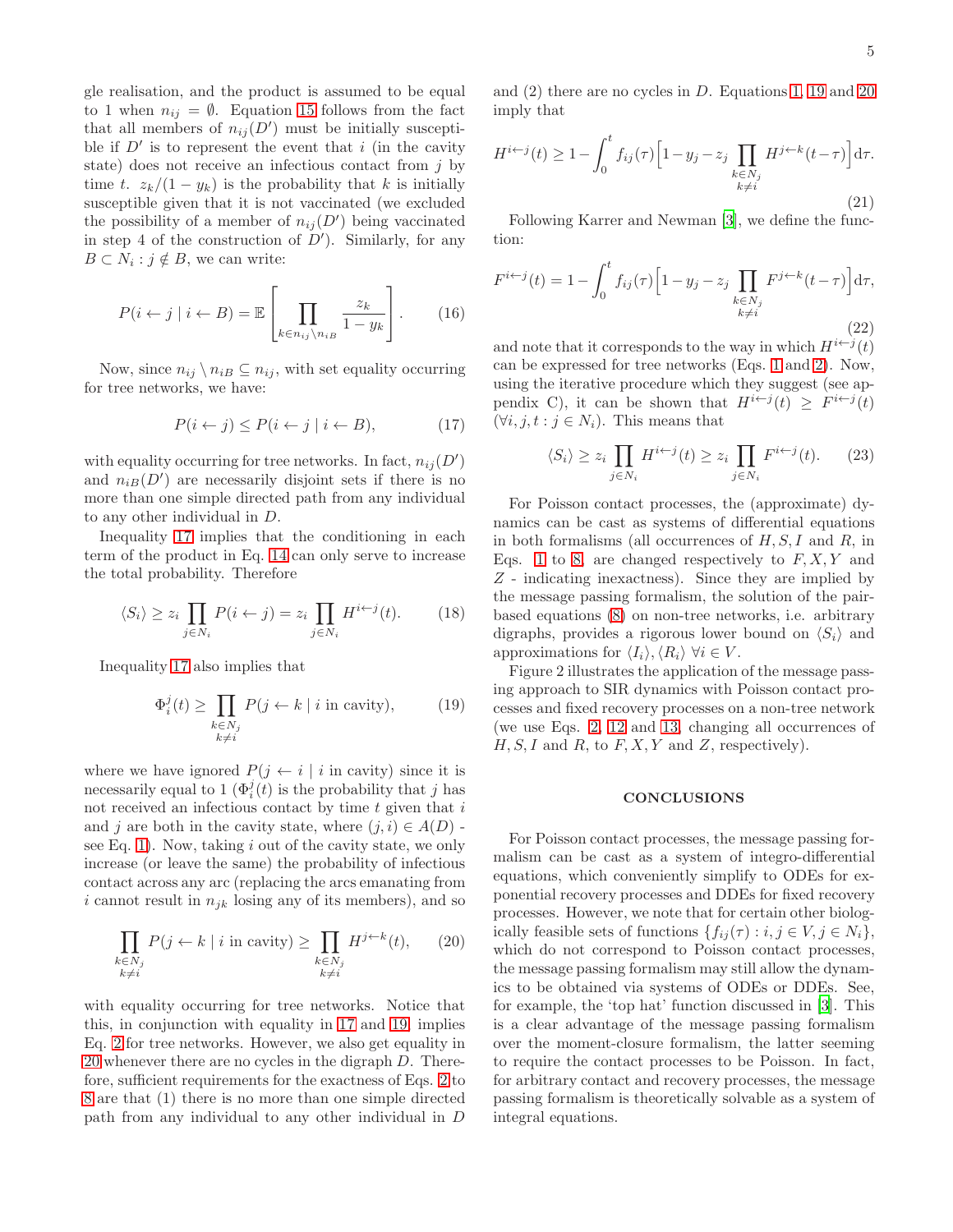

FIG. 2. The same scenario as in Fig 1 except that two extra undirected connections, i.e. four arcs, have been added to the network, creating multiple cycles. The lines represent the output from our representation (Eqs. [12](#page-3-1) and [13\)](#page-3-2) while the crosses indicate corresponding numerical results from 10,000 full stochastic simulations.

Other advantages of the message passing approach are its applicability in the domain of random graph ensembles and, by considering  $H^{i \leftarrow j}(t)$  (or  $F^{i \leftarrow j}(t)$ )  $\forall i, j : j \in$  $N_i$  in the limit as  $t \to \infty$ , its connection to percolationbased theory for final outcome statistics [\[3\]](#page-6-2).

The pair-based formalism is a special case of the message passing approach in the sense that it seems to only apply to Poisson contact processes. In this case, the message passing system [\(7\)](#page-2-0) is more efficient than the pairbased system [\(8\)](#page-2-1) in terms of the number of equations. However, it is not immediately obvious how to extend the applicability of the message passing equations. For example, to generate exact equations for non-tree networks, or to susceptible-infected-susceptible dynamics. Conversely, the pair-based (moment closure) representation can allow both of these extensions in a straightforward way [\[8](#page-6-6)[,9\]](#page-6-7). Since the physical meaning of each term in the pair-based system is clear, it is also straightforward to make this system applicable to multiple competing diseases on the same network - the number of equations then grows linearly with the number of diseases. However, we note that in the context of configuration network ensembles and Poisson contact and recovery processes, Miller [\[10](#page-6-8)] has shown that the dynamics for competing diseases can be solved via a low-dimensional message-type system (see also Karrer and Newman [\[11\]](#page-6-9)).

In our endeavour to understand the relationship between these two formalisms, we have shown that the pair-based moment closure formalism is applicable to arbitrary recovery processes and, for non-tree networks, provides a lower bound on  $\langle S_i \rangle$   $\forall i$  - for tree networks the representation is exact. On the other hand, we have shown that the message passing formalism is applicable

to arbitrary finite networks, where the contact and/or recovery processes are pair-specific or individual-specific, and can incorporate any pure initial system state including vaccinated individuals - or any mixed initial system state where the states of individuals are independent.

## APPENDIX A

For the case where  $y_i = 0 \ \forall i \in V$ , the expected outcome when a single initial infected is seeded uniformly at random (in a tree network) can be computed via the following methods: 1) solve the system N times with each individual in turn as the single initial infected, and then average. This would be an exact but relatively timeconsuming approach. 2) increase  $z$  towards 1 such that the ratio between the probability of there being one initial infected to the probability of there being more than one becomes large. We are then left with a sum of two terms, one corresponding to zero initial infecteds (contributing nothing to the time series) and the other to a single initial infected seeded uniformly at random. Thus, dividing the resulting time series (expected number infected) by the probability of having at least one initial infected, i.e.  $1 - z^N$ , approximates the desired result. We have achieved considerable success with this second approach in our numerical computations.

#### APPENDIX B

Setting  $t' = t - \tau$  and applying Leibniz's rule, the time derivative of Eq. [1](#page-0-0) can be written:

$$
H^{i \leftarrow j}(t) = -f_{ij}(0) \left(1 - y_j - z_j \Phi_i^j(t)\right)
$$

$$
- \int_0^t \frac{\partial f_{ij}(t - t')}{\partial t} \left(1 - y_j - z_j \Phi_i^j(t')\right) dt',
$$
(B1)

and by then setting  $f_{ij}(\tau) = T_{ij} e^{-T_{ij}\tau} \int_{\tau}^{\infty} r_j(\tau') d\tau'$ , for Poisson contact processes, Eq. [7](#page-2-0) is obtained. Now, sub-stituting from Eqs. [2,](#page-0-1) [3](#page-1-0) and [6,](#page-1-2) and setting  $g_{ij}(\tau)$  =  $r_j(\tau)e^{-T_{ij}\tau}$ , for Poisson contact processes, we get:

$$
H^{i \leftarrow j}(t) = -T_{ij} \frac{\langle S_i I_j \rangle H^{i \leftarrow j}(t)}{\langle S_i \rangle}.
$$
 (B2)

It is thus straightforward to derive the pair-based system represented by Eq. [8](#page-2-1) by computing the time derivatives of the right-hand-sides of Eqs. [3,](#page-1-0) [4](#page-1-1) and [6,](#page-1-2) and then using these same equations to express the derivatives in terms of individual states and pair states. In the case of exponentially distributed infectious periods the pairbased moment closure equations of Sharkey et al. [\[6](#page-6-4)] emerge.